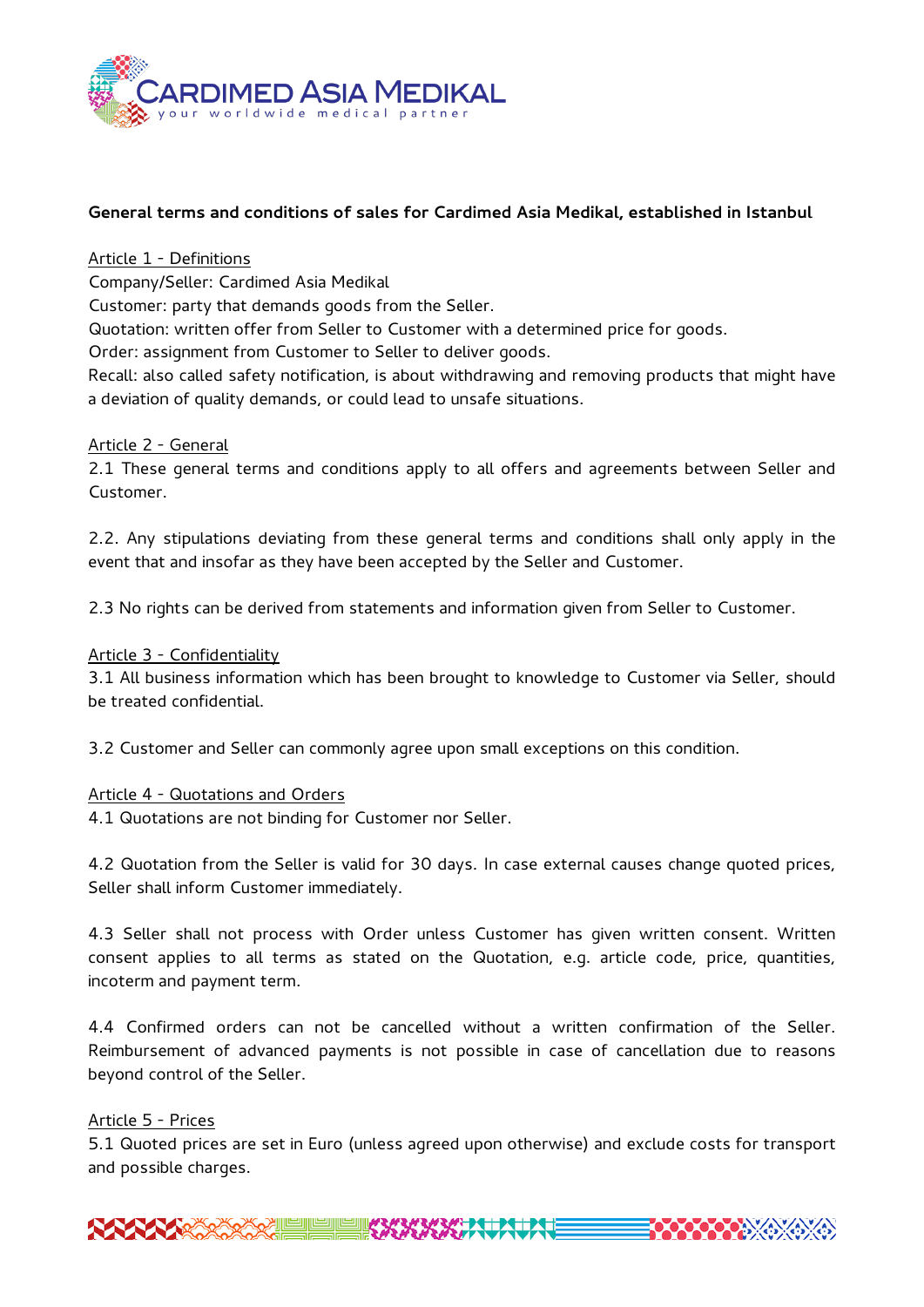

5.2 For domestic companies, the local VAT rate (depending on kinds of goods) will be charged. This VAT rate is indicated separately and is not included in the price.

5.3 Seller is allowed to adjust price level of goods when external circumstances cause this price increase.

5.4 When prices change during the placement of the Order, Seller will communicate this price change immediately to Customer. A mutual agreement can be made upon cancelling or adjusting the Order.

## Article 6 - Delivery / delivery time

6.1 After an agreement has been made upon an Order and payment, Customer receives an Order confirmation.

6.2 Delivery time will start when Seller has received (partial) payment.

6.3 Delivery time is depending on multiple circumstances and an agreement will be made between Seller and Customer for each order.

6.4 The delivery date of the goods shall be the moment in time when the goods, with the exception of unimportant parts, are ready for shipment, and the Seller has informed the Customer thereof, or the time when the goods have left the premises of the Seller to be forwarded to the Customer.

6.5 The Seller shall be entitled at all times to make partial deliveries, unless explicitly agreed upon otherwise.

6.6 Deliveries from different Orders can be combined and send in one shipment.

6.7 Seller will add shipping list to goods.

6.8 The delivery date shall not be considered to be a firm date, unless explicitly agreed upon otherwise. Seller will inform Customer regularly regarding delivery date. The Customer cannot derive any rights from attributable exceeding of the delivery date insofar as a term of three (3) months is not exceeded.

6.9 In the event that the Company is in default with regard to the delivery date, the Customer shall only have the right to dissolve the agreement. In that case prepaid amounts shall be refunded, without any compensation for interest.

## Article 7 - Transport and packaging

7.1 Seller will pack goods with proper care, content of the box shall be clear and good conditions for storage are guaranteed.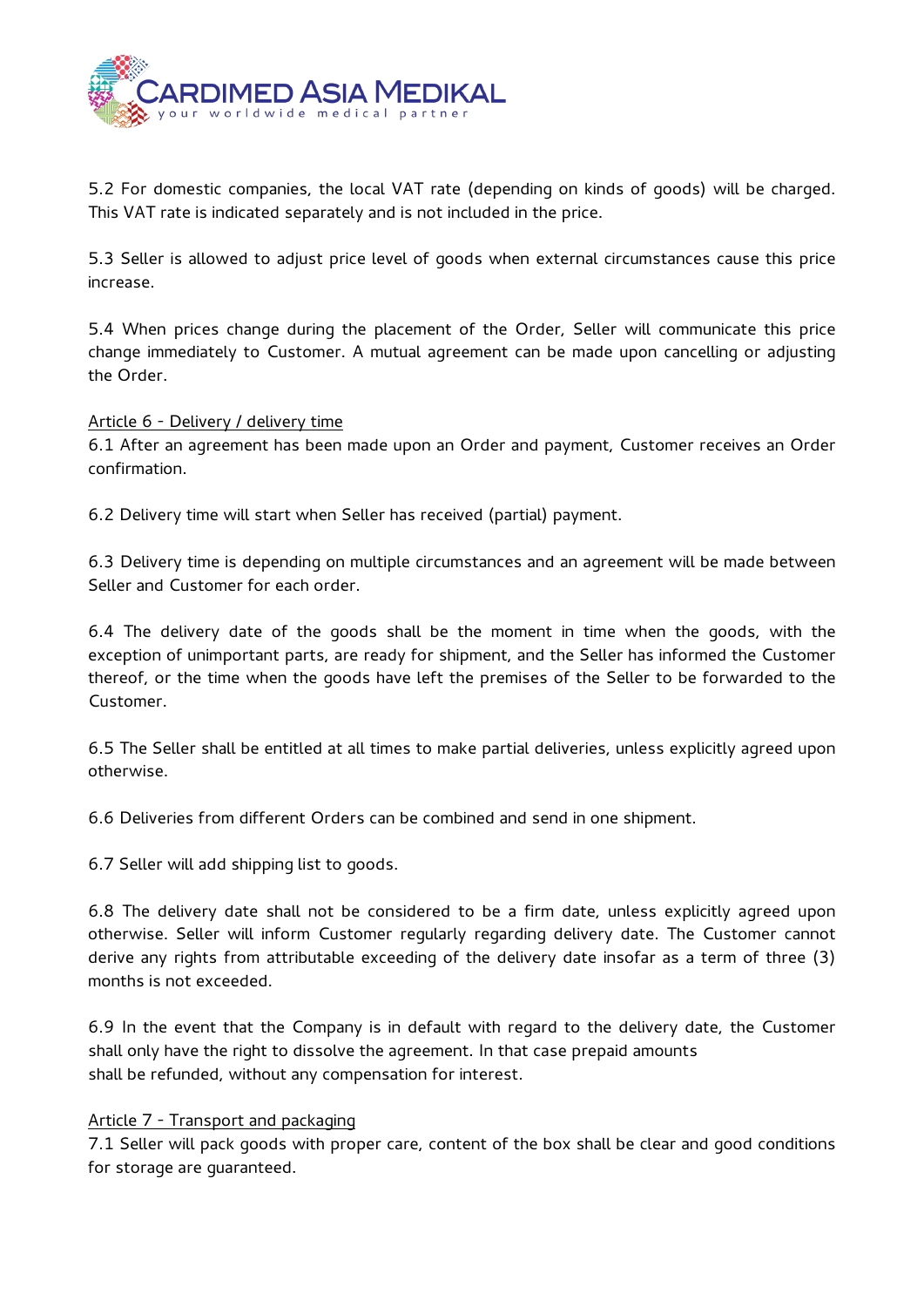

7.2 Unless explicitly agreed upon otherwise, the delivery shall be made "Ex Works" (EXW) from the premises of the Seller.

7.3 Seller and Customer mutually agree upon manner of transport. Seller reserves the right to charge the Customers' account with additional costs, which result from particular shipping instructions of the buyer.

7.4 Customer shall take care of all needed information and documents necessary to transport goods to their final destination.

7.5 In the event that circumstances beyond the control of the Seller prevent the goods from being transported to or delivered at the agreed place, or in the event that the Customer fails to accept the delivery of the goods, the Seller shall have the right to take the products back or to store the goods. Any costs of return shipment and storage shall be paid by the Customer, while the Customer shall furthermore be obliged to fulfill his obligations to the Seller as if delivery had taken place.

## Article 8 - Property and risk

8.1 As soon as the goods are delivered to Customer, Customer is fully liable for all damage of the goods.

8.2 Seller remains owner of the goods until all goods are paid by Customer. Owner is liable.

8.3 When goods are still owned by Seller, but already been transferred to Customer, Customer is responsible for proper storage conditions. In addition, Customer should insure these goods against theft and damage during this period.

8.4 In case the Customer returns the goods in mutual agreement with the Seller, risk will be transferred to Seller as soon as goods have been checked and accepted by Seller. The Customer shall then be credited with the market value (which on no account can be higher than the original purchase price), reduced by the damage suffered and costs incurred by the Seller.

#### Article 9 - Invoice and payment

9.1 Unless other specific agreements are made, Customer has to pay goods when an agreement has been reached on an Order.

9.2 Invoices shall fulfill the requirements set by national and other international regulatory.

9.3 Payments are made in currency stated on the invoice. All payments must be made to the account details provided by the Seller.

9.4 Seller has the right at all times to require a provision of security from the Customer.

9.5 A standard fee of € 40,- will be charged from Seller to Customer in case of untimely payment by Customer. In addition, all other costs incurred will be charged extra to Customer.